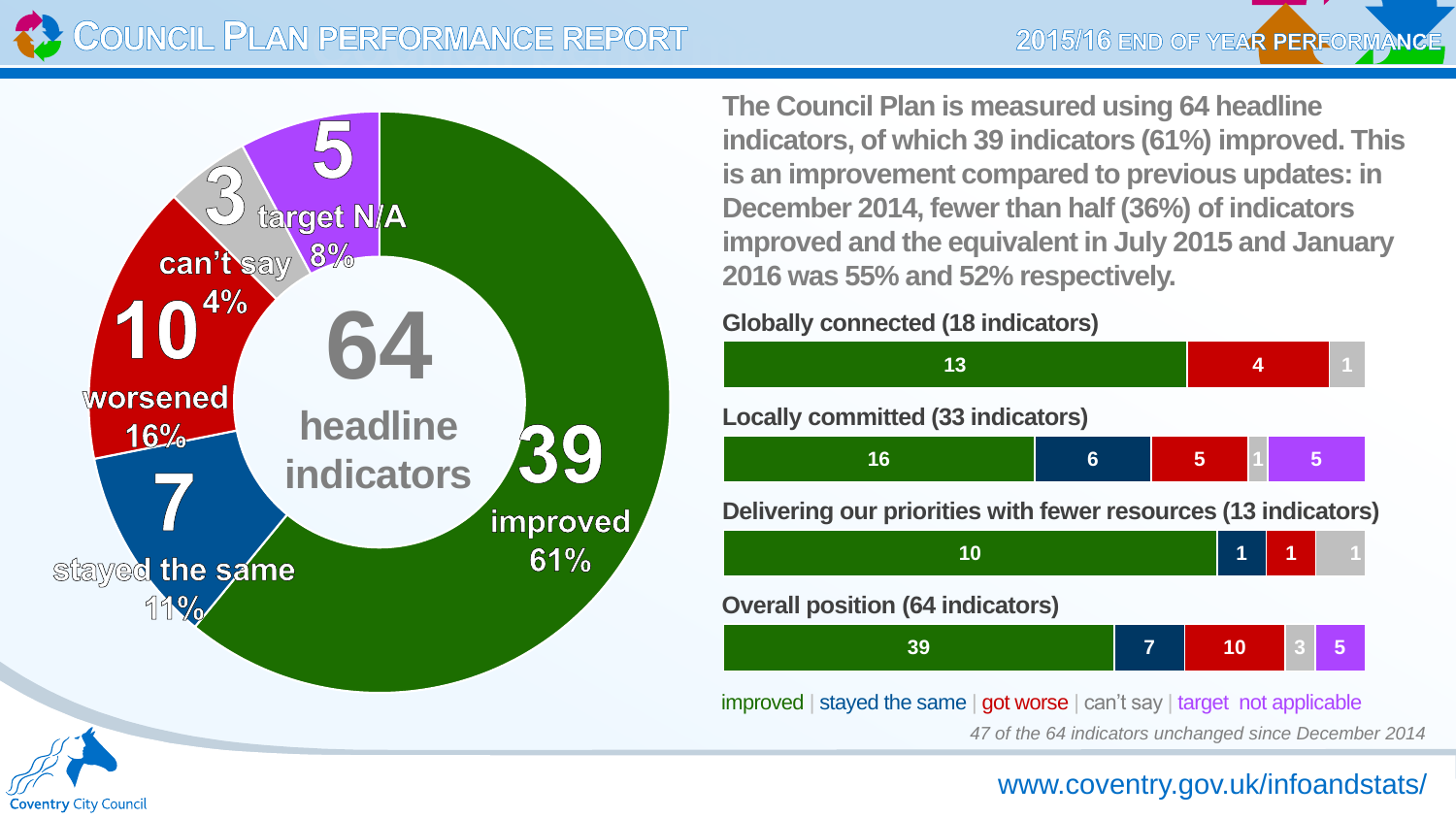

2015/16 END OF YEAR PERFORMANCE



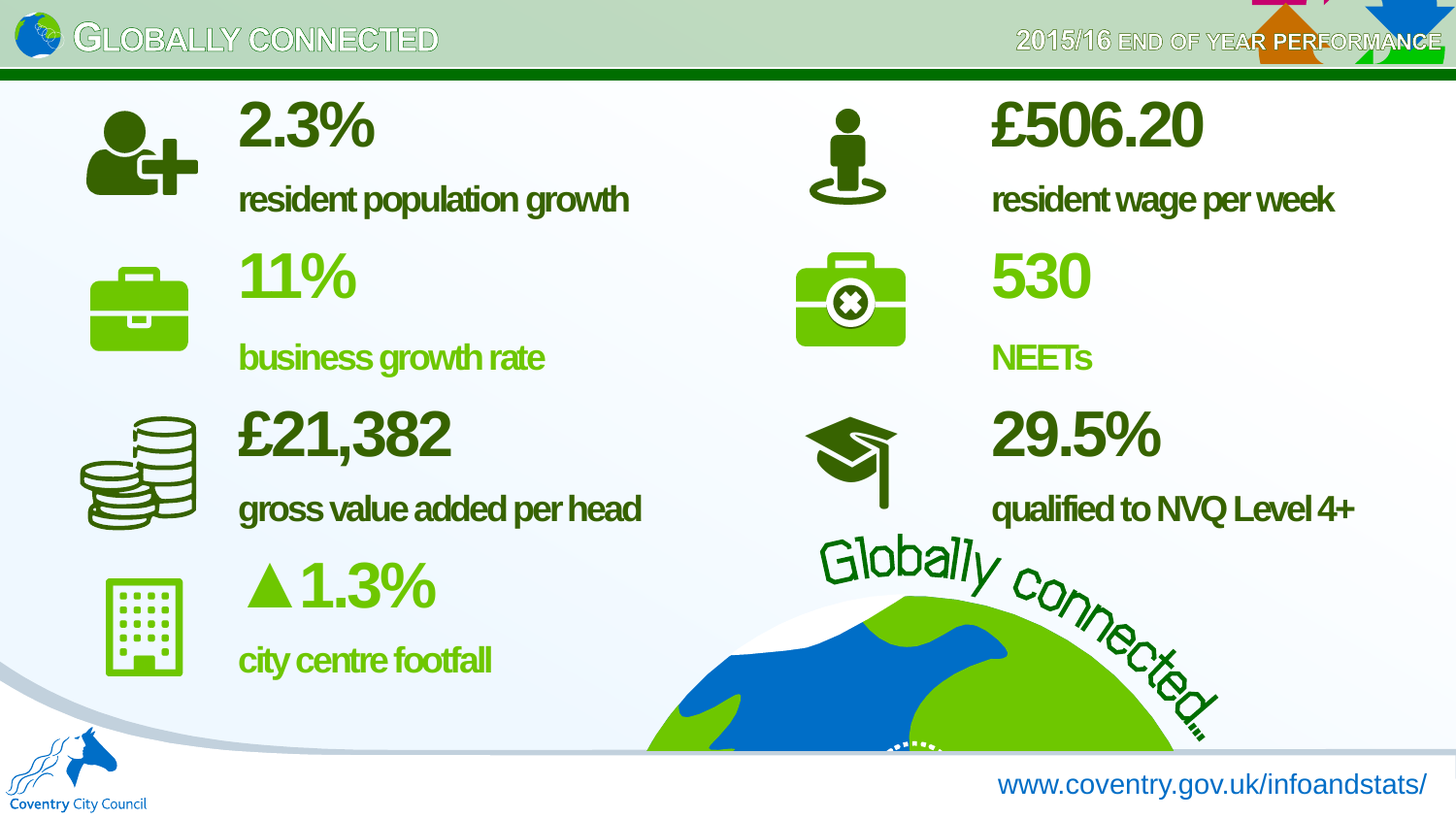



**Our resident population is growing with the most recent increase being 2.3% – mostly high birth rates and international students; creating a sustained demand for housing.**



**Coventry's business growth rate of 11% rate (900 new enterprises) was slightly higher than regionally or nationally.**



**Attracting businesses to the city is intended to grow our economy; increasing gross value added which is currently £21,382 per head. Business rates will become increasingly important to the council's income over the coming years; it has also been necessary to make changes to Council Tax payments and support.**



**Employment is stable but there has been an increase among males and decrease among females. Wages are finally going up but resident wages remain below the national average. 15% more residents now say they are living comfortably and 10% fewer residents worry about money.**

**Among young people 16-18 there are now fewer NEETs (not in education, employment or training). However, there is still a concern that the proportion of the adult population overall who are qualified to NVQ 4+ has fallen and is below regional and national average.**



**Coventry City Council** 

**The city centre is being transformed with Friargate and universityrelated developments including student housing. City centre footfall is going up in contrast to the national trend – and may be linked to higher satisfaction with the city centre.**

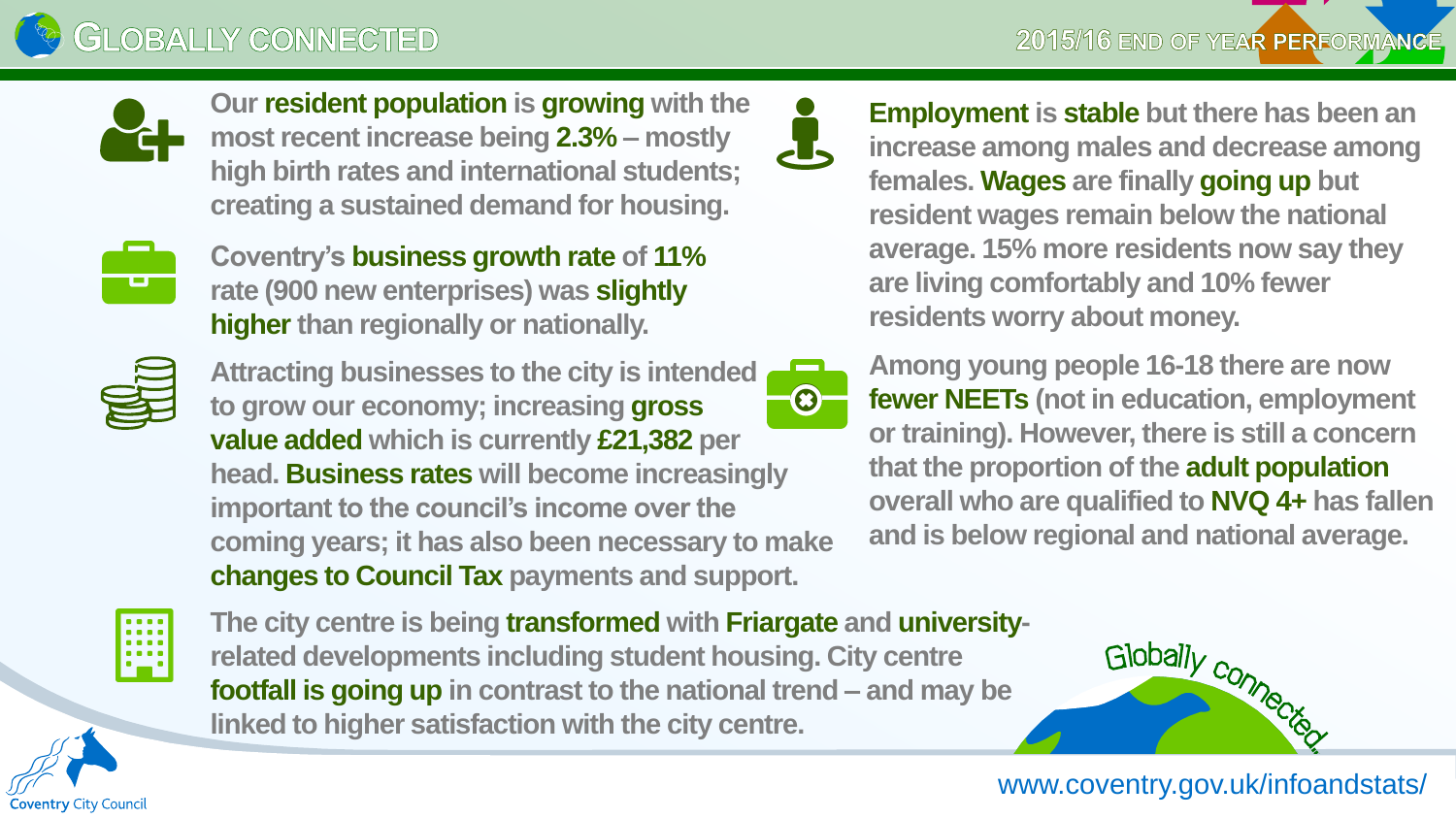

2015/16 END OF YEAR PERFORMANCE



 $\bullet$ 



**statutorily homeless households life expectancy inequality gap** 





**fly-tips development at age five** 



*Acally committed* **household waste recycled residents feel safe at night** 



**533 9.2 years 7 years**



**2x 91%**  $\frac{91\%}{\text{primary 67\% secondary}}$  **adult safeguarding alerts attending good / outstanding school** 

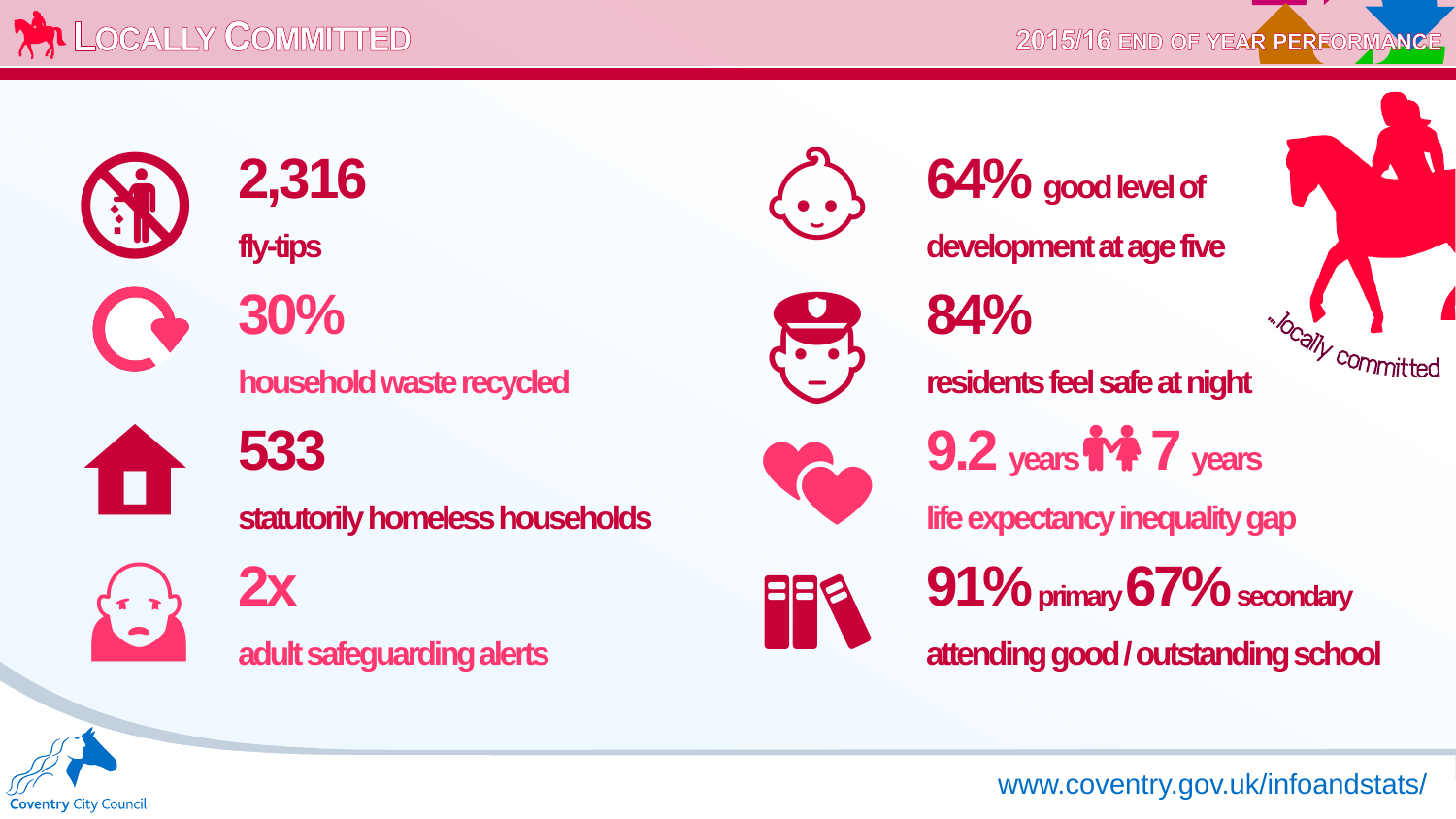

**Fly-tipping is down but our recycling rates have also gone down with only 30% of our waste currently recycled. This however is in line with regional and national trends.**



 $\left(\frac{1}{2}\right)$ 

**While fewer households are accepted as statutory homeless, those with dependent children and/or are pregnant women increased and is double the national average. Adult safeguarding concerns have doubled. This is seen as positive as it reflects better awareness. Overall demand for adult social care has increased, with more receiving longterm ongoing support.**



**Coventry City Council** 

**64% of children achieve a good level of development by age five. In children's social care there are concerns over re-referrals. In specialist services, looked after children numbers are stable but there are concerns over children re-entering care and relatively high numbers in residential care.**



**Crime and anti-social behaviour has gone down while hate crime incidents are stable. 84% of residents feel safe at night.**



**Overall life expectancy is stable; and the male life expectancy gap has decreased. More adults are physically active and use our outdoor spaces for exercise/health – we are now similar to the national average! Smoking and drinking have declined.**

**91% of pupils attend a good / outstanding primary school and for secondary, 67%. Our Key Stage 2 results have improved but GCSE results fell slightly in 2015. On progress measures, our secondary schools are doing better. PRS** 

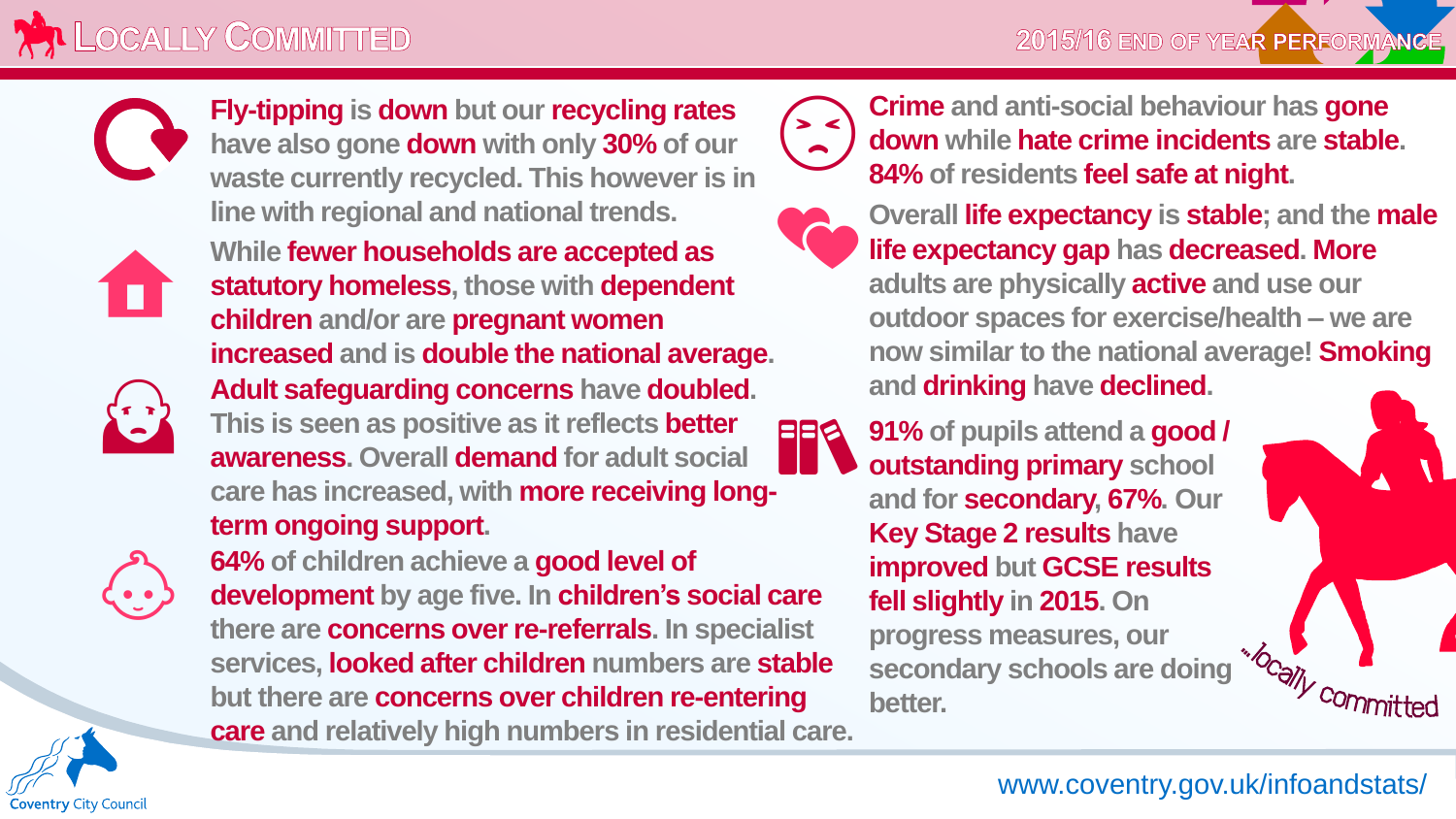2015/16 END OF YEAR PERFORMANCE

**14 31%** Ă **reception points consolidated access Council information online 80%** 1 in 5 transformation savings **transactions** are now digital **30 2 in 5 aspiring leaders** contacted us, mostly by phone Seivering our priorities with fewer resources **▼1.45%**  $\bigoplus$ carbon dioxide emissions

**Coventry City Council**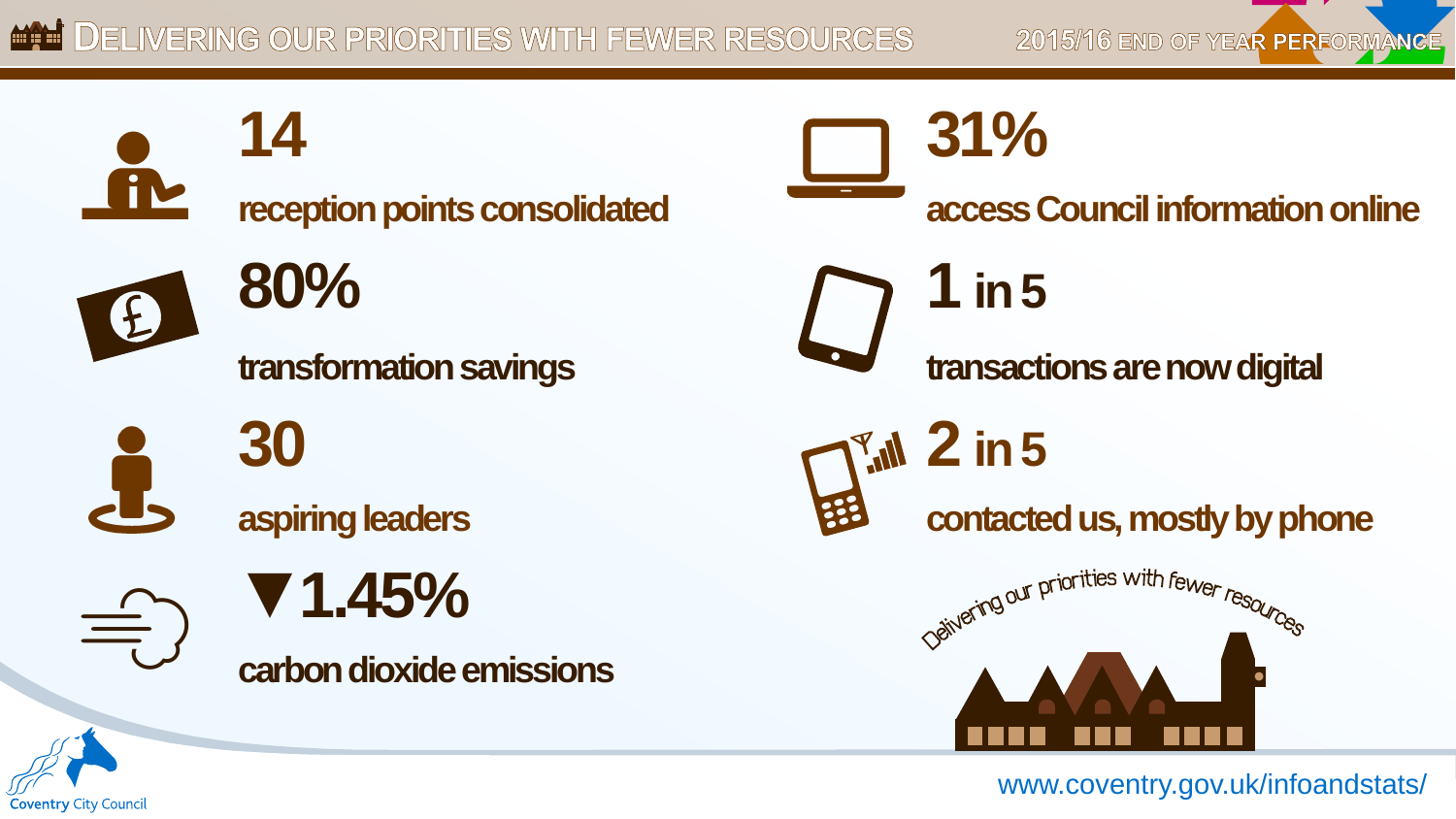



**The Council's new Broadgate customer service centre opened consolidating 14 reception points across the city and closing other Council buildings to save money.**



**80% of the Council's transformational target savings were made.**



**A culture change programme is helping to create a more agile and flexible workforce, for instance, our Aspiring Leaders programme is training a cohort of our staff with leadership experience.**



**Coventry City Council** 

**Carbon emissions from our operations decreased by an estimated 1.45%.**





**31% of people say they access information on our website.**



**1 in 5 (20%) of our transactions are now digital – up from less than 1% just two years ago. The next focus is to improve online services to make them better.**



**2 in 5 (39%) of residents contacted us in the past 1.5 years (mostly by phone). Those who contact us tend to be less happy with us – this is expected; satisfied residents won't need to make contact.**



**We are trying to empower communities and build networks to help communities make better use of their own assets and resources to improve their local areas.**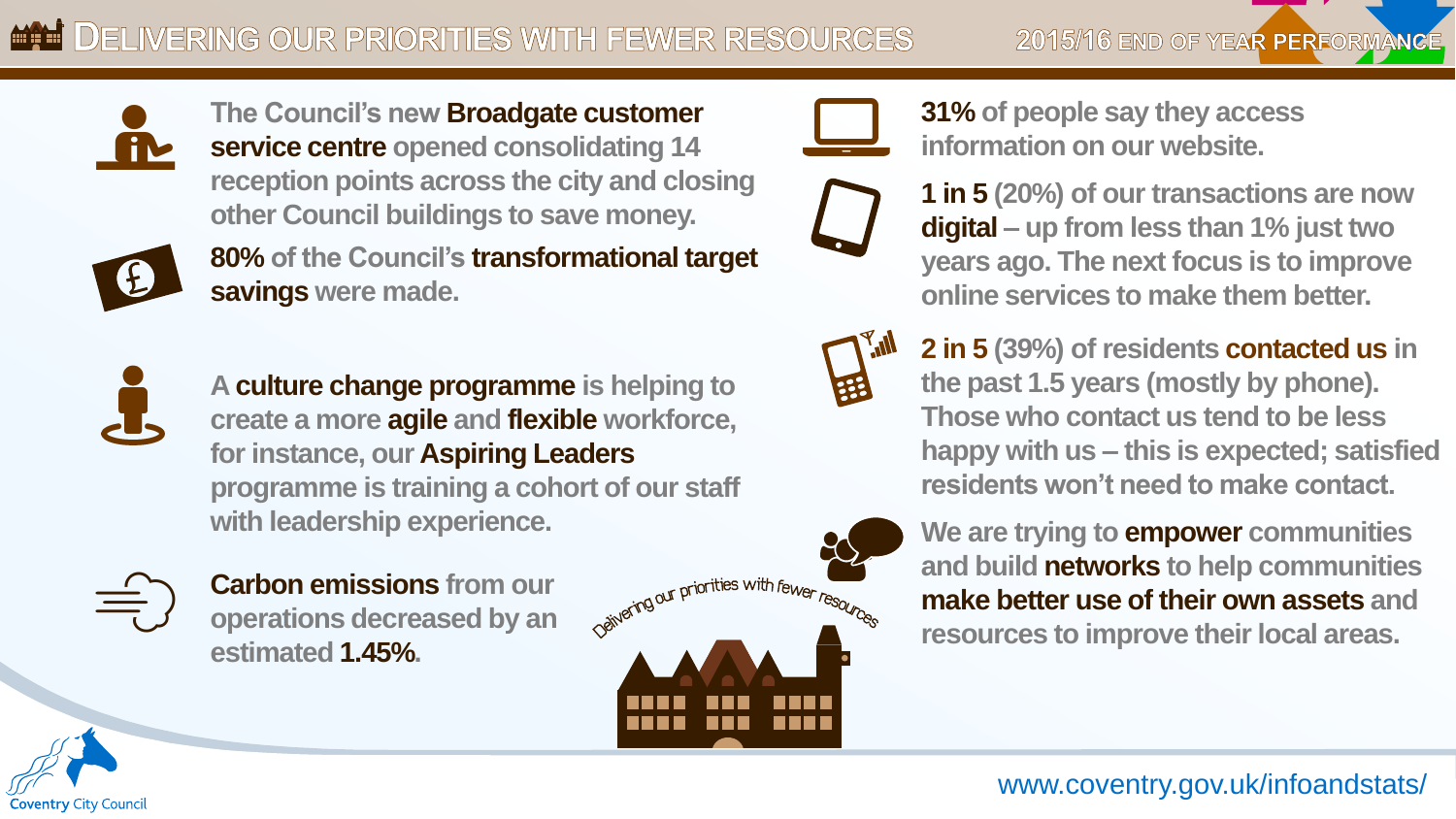## **COULD THE IN COVENTRY SURVEY 2016**



 **39% 54%88%** Residents gave our city centre a rating of 2.79 out of  $5 - an$ improvement from 2.4 in 2014.



**015%** more residents living comfortably on their present income 2016 compared to 2013



are satisfied with their local area same as in 2013 and 6% better than LGA benchmark (82%)

**43%**

4% more residents feel they can influence local decisions 2016 compared to 2013



## $\mu$   $\mu$   $\mu$   $\mu$   $\mu$   $\mu$

nearly 7 in 10 residents **trust** us (69%) compared to LGA benchmark of 58%

**6 out of 10**

satisfied with the way we run things (61%) that is 6% below LGA benchmark

*2,500 respondents*